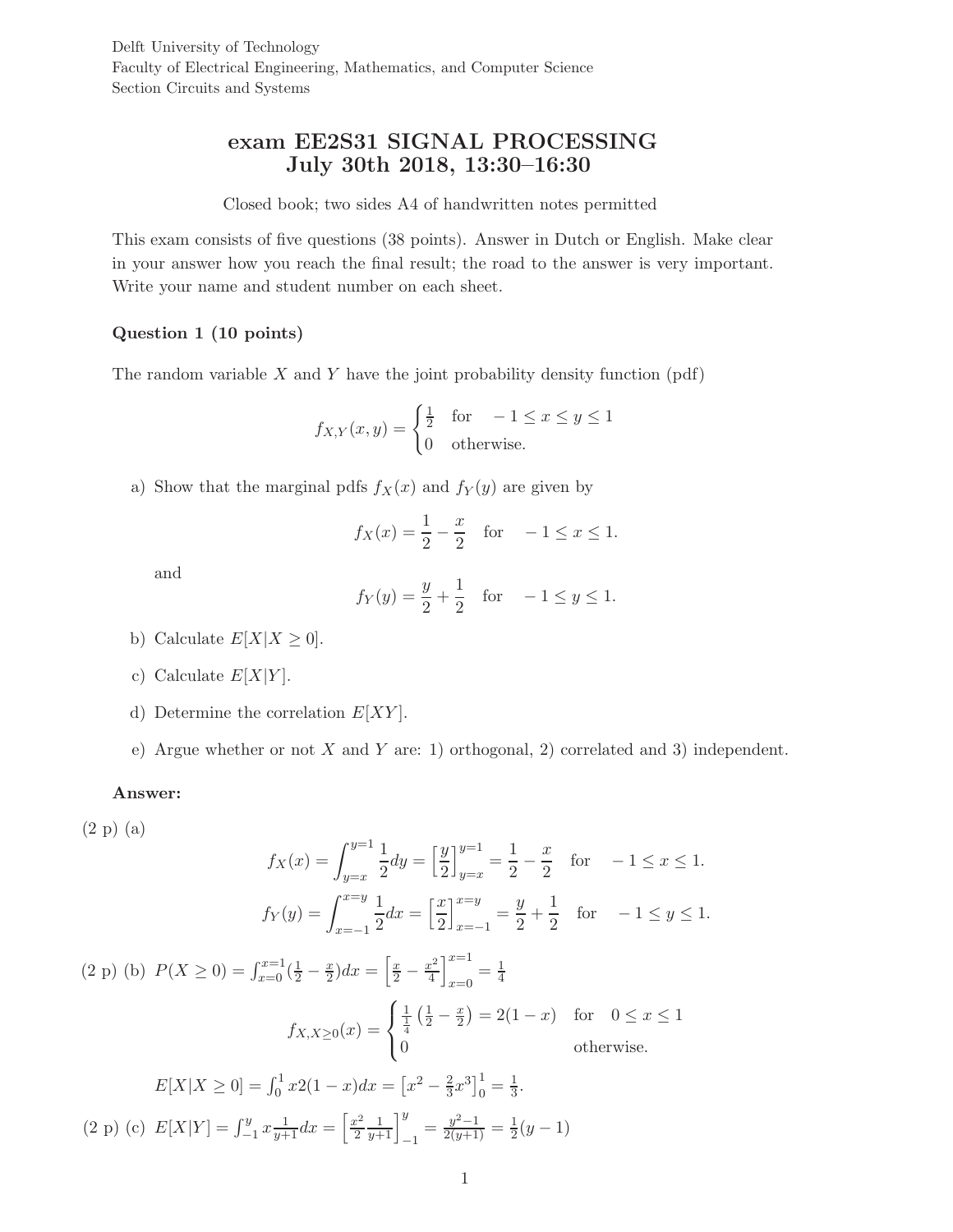$$
(2 \text{ p}) \text{ (d)} \ E[XY] = \int_{-1}^{1} \int_{x}^{1} \frac{xy}{2} dy dx = \int_{-1}^{1} \left[ \frac{xy^{2}}{4} \right]_{x}^{1} dx = \int_{-1}^{1} \left[ \frac{x}{4} - \frac{x^{3}}{4} \right] dx = \left[ \frac{x^{2}}{8} - \frac{x^{4}}{16} \right]_{-1}^{1} = 0.
$$

(2 p) (e) 1) X and Y are not independent, as  $f_Xf_Y \neq f_{X,Y}$ . 2) X and Y are orthogonal, as the correlation  $E[XY] = 0$ . Finally,  $E[X] = -1/3$  and  $E[Y] = 1/3$ . Therefore, the covariance is  $cov(X, Y) = E[XY] - E[X]E[Y] = 1/9$ , and thus, are X and Y correlated. Furthermore, knowing that X and Y are correlated, implies that they are also dependent.

## Question 2 (8 points)

We consider the non-stationary stochastic process  $X(t)$  with pdf

$$
f_{X(t)}(x) = \begin{cases} \frac{1}{3t} & \text{for} \quad 3t \le x \le 6t \quad \text{and} \quad t > 0\\ \delta(x) & \text{for} \quad t \le 0\\ 0 & \text{otherwise.} \end{cases}
$$

a) Calculate  $E[X(t)]$  for  $t > 0$ , and show that it equals  $E[X(t)] = 4.5t$ .

Given is a linear time invariant system with impulse response

$$
h(t) = \begin{cases} 1 & \text{for} \quad 0 \le t \le 1 \\ 0 & \text{otherwise.} \end{cases}
$$

The input to this system is process  $X(t)$ , and the output is  $Y(t)$ .

b) Calculate  $E[Y(t)]$  for  $t > 0$ .

Now we consider a different system with input process  $U(t)$  and output process  $V(t)$ , and impulse response  $q(t)$  given by

$$
g(t) = \begin{cases} 1 & \text{for} \quad 1 \le t \le 2 \\ 0 & \text{otherwise.} \end{cases}
$$

The autocorrelation function of the input  $U(t)$  is given by  $R_U(\tau) = \sigma^2 \delta(\tau)$ .

- c) Calculate the cross-correlation  $R_{UV}(\tau)$  between input and output.
- d) Draw the autocorrelation  $R_V(\tau)$  of output  $V(t)$ .

#### Answer:

(a) For  $t > 0$  we have

$$
E[X(t)] = \int_{3t}^{6t} \frac{x}{3t} dx = \left[\frac{x^2}{6t}\right]_{3t}^{6t} = \frac{36t^2 - 9t^2}{6t} = 4.5t
$$

- (b) For  $t > 0$ :  $E[Y(t)] = \int_{-\infty}^{\infty} h(u)E[X(t-u)] du = \int_{0}^{1} 4.5(t-u) du = \frac{9}{2}t \frac{9}{4}$ .
- (c)  $R_{UV}(\tau) = \int_1^2 \sigma^2 \delta(\tau u) du = \sigma^2$  for  $1 \le \tau \le 2$ . Elsewhere,  $R_{UV}(\tau) = 0$ .
- (d)  $R_V(\tau) = \sigma^2(1 |\tau|)$  for  $-1 \leq \tau \leq 1$ , elsewhere,  $R_V(\tau) = 0$ . We can look at  $g(\tau)$  as a time-shited block shaped impulse reponse around zero, where the time shift does not influence the final correlation. Convolving  $g(\tau)$  and  $g(-\tau)$  gives a triangular function of hight  $\sigma^2$  and baseline from  $\tau = -1$  up to  $\tau = +1$ .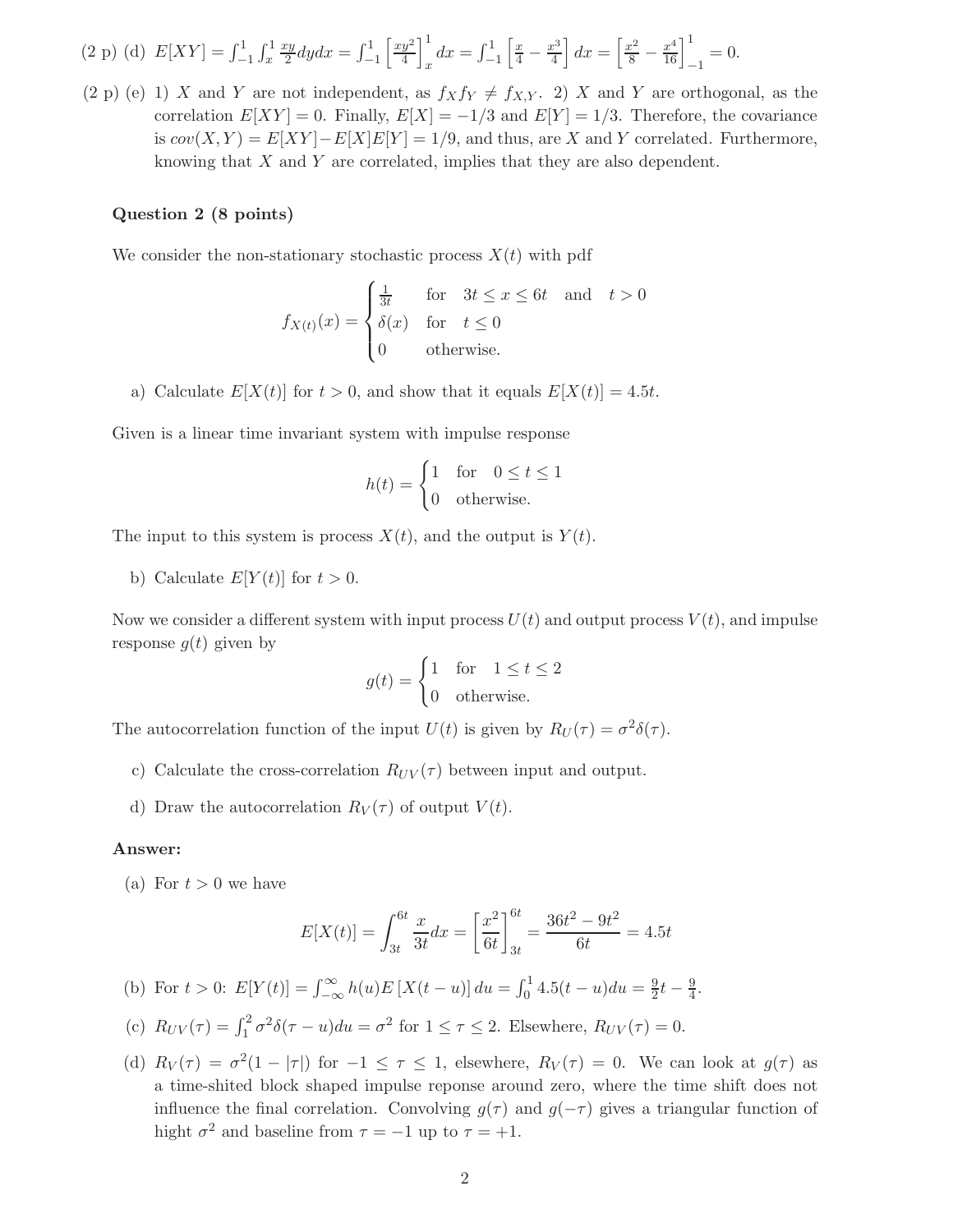# Question 3 (8 points)

Given two realizations:



- a) What is the transfer function  $H_1(z)$  of the first realization?
- b) Prove or motivate that the second realization has the same transfer function.

In a practical scenario, the output of each multiplier is quantized. We use a uniform midtread quantiser with stepsize  $\Delta$ . For small  $\Delta$ , the quantization error is modeled as additive noise  $e[n]$ , which is a realization of an uncorrelated wide-sense stationary process with a uniform distribution over the interval  $\left[-\frac{\Delta}{2}\right]$  $\frac{\Delta}{2}, \frac{\Delta}{2}$  $\frac{\Delta}{2}$ ), uncorrelated with the input signal.

- c) Compute the mean and variance of the quantization noise process.
- d) For each of the two realizations shown before, all multipliers are quantized. Compute the variance of the total quantization noise at the output of each digital filter. Which filter has less quantization noise at the output?

## Answer:

a) 
$$
H(z) = \frac{1 + 0.1z^{-1}}{1 - 0.6z^{-1}}
$$
.

b) The second realization is the transpose of the first realization. Therefore they have the same transfer function.

You could also explicitly compute the transfer function of the second filter.

- c)  $e[n]$  is zero mean and has variance  $\sigma_e^2 =$  $\Delta^2$  $\frac{1}{12}$  (as shown in the course slides).
- d) Define equivalent noise sources  $e_1[n]$  en  $e_2[n]$  at the output of each multiplier. Compute the transfer function  $K_1(z)$  and  $K_2(z)$  of each noise source to the output of the filter. For realization 1:

$$
e_1[n] \to y[n]: \qquad K_1(z) = \frac{1+0.1z^{-1}}{1-0.6z^{-1}} = 1 + \frac{0.7z^{-1}}{1-0.6z^{-1}}
$$
  

$$
e_2[n] \to y[n]: \qquad K_2(z) = 1
$$
  

$$
k_1 = [1], 0.7, 0.7(0.6), 0.7(0.6)^2, \cdots]
$$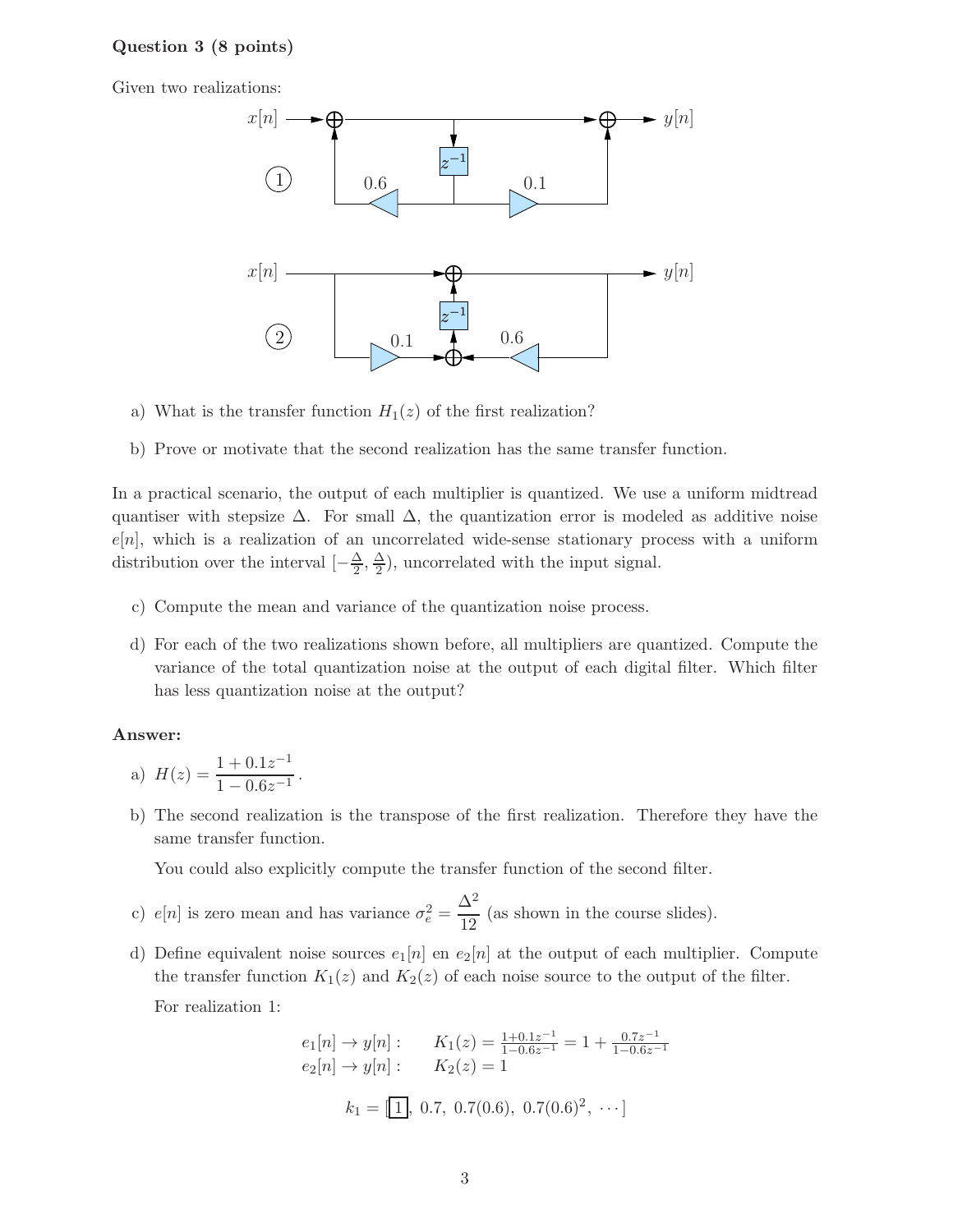$$
\sum_{n=0}^{\infty} |k_1[n]|^2 = 1 + (0.7)^2 \sum_{n=0}^{\infty} (0.6)^{2n} = 1 + (0.7)^2 \frac{1}{1 - (0.6)^2} = 1.7656
$$

The noise power at the output of realization 1 is

$$
\sigma_1^2 = \frac{\Delta^2}{12} \left( \sum_{n=0}^{\infty} |k_1[n]|^2 + \sum_{n=0}^{\infty} |k_2[n]|^2 \right) = \frac{\Delta^2}{12} \cdot 2.76
$$

For realization 2:

$$
K_1(z) = K_2(z) = \frac{z^{-1}}{1 - 0.6z^{-1}}
$$

$$
\sum_{n=0}^{\infty} |k_1[n]|^2 = \sum_{n=0}^{\infty} |k_2[n]|^2 = \frac{1}{1 - (0.6)^2} = 1.85
$$

The noise power at the output of realization 2 is

$$
\sigma_2^2 = \frac{\Delta^2}{12} \left( \sum_{n=0}^{\infty} |k_1[n]|^2 + \sum_{n=0}^{\infty} |k_2[n]|^2 \right) = \frac{\Delta^2}{12} \cdot 3.12
$$

Therefore, the realization with the smallest noise power at the output is realization 1.

# Question 4 (4 points)

Given the signals  $x[n] = [\overline{1}], 1, 0, 0, 0], \quad h[n] = [\overline{0}], 1, 2, 3, 4], \quad s[n] = [\overline{1}], 0, 0, 0, 0].$ Denote the corresponding DFTs (based on  $N = 5$ ) by  $X[k]$ ,  $H[k]$ ,  $S[k]$ .

- a) Compute the signal  $y[n]$  such that  $Y[k] = H[k] X[k]$ .
- b) Is there a signal  $g[n]$  such that  $S[k] = H[k] G[k]$ ? Give equations that explicitly show how you could compute that signal.

### Answer:

a) Multiplication of DFTs corresponds to *circular* convolution. The result has length  $N = 5$ . Hence

$$
y = h \circ x = [0, 1, 2, 3, 4] + [4, 0, 1, 2, 3] = [4, 1, 3, 5, 7]
$$

b) We require  $s = h \otimes g$ , with  $g = [g[0], g[1], \dots, g[4]]$ .

Circular convolution corresponds to the following matrix multiplication:

$$
\begin{bmatrix} 1 \\ 0 \\ 0 \\ 0 \\ 0 \end{bmatrix} = \begin{bmatrix} 0 & 4 & 3 & 2 & 1 \\ 1 & 0 & 4 & 3 & 2 \\ 2 & 1 & 0 & 4 & 3 \\ 3 & 2 & 1 & 0 & 4 \\ 4 & 3 & 2 & 1 & 0 \end{bmatrix} \begin{bmatrix} g[0] \\ g[1] \\ g[2] \\ g[3] \\ g[4] \end{bmatrix}
$$

We can solve this as

$$
\begin{bmatrix} g[0] \\ g[1] \\ g[2] \\ g[3] \\ g[4] \end{bmatrix} = \begin{bmatrix} 0 & 4 & 3 & 2 & 1 \\ 1 & 0 & 4 & 3 & 2 \\ 2 & 1 & 0 & 4 & 3 \\ 3 & 2 & 1 & 0 & 4 \\ 4 & 3 & 2 & 1 & 0 \end{bmatrix}^{-1} \begin{bmatrix} 1 \\ 0 \\ 0 \\ 0 \\ 0 \end{bmatrix} = \dots = \begin{bmatrix} -0.18 \\ 0.22 \\ 0.02 \\ 0.02 \\ 0.02 \end{bmatrix}
$$

Alternatively, let  $G[k] = \frac{S[k]}{H[k]}$  and compute  $g[n]$  as the IFFT of  $G[k]$ .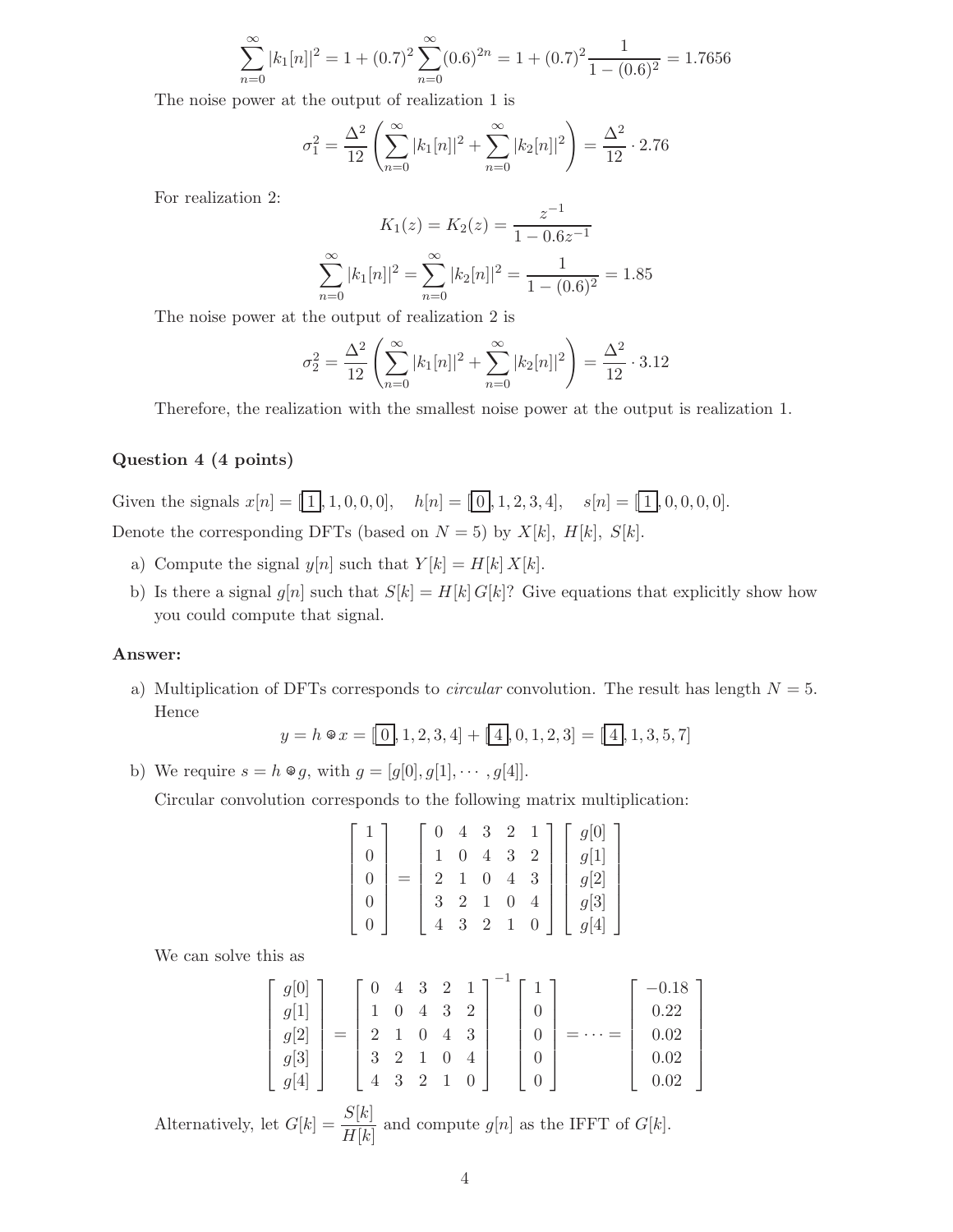## Question 5 (8 points)



The figure above shows a block diagram of a two-times oversampled  $D/A$  convertor. The spectrum of the input signal  $x[n]$  is as follows:



The spectrum is shown both as a function of the angular frequency  $\omega$  (dimensionless) and of the corresponding frequency f expressed in Hertz (Hz).

- a) What is the sampling frequency  $f_s$  at which the input signal  $x[n]$  has been sampled? Motivate your answer.
- b) Draw the spectrum of the analog signal  $x_a(t)$  that we wish to recover.
- c) Explain in words what the purpose of the different blocks in the block diagram is, and what the advantage is of such an oversampled D/A convertor over a standard (non-oversampled) D/A convertor.
- d) Assume that the digital filter  $G(\omega)$  is a "perfect" brick-wall filter with cut-off frequency  $f_c = 24$  kHz. Copy the figures below and sketch the spectrum of  $y[n]$  and  $z[n]$  both as a function of f and  $\omega$ .



e) Suppose we would omit the expander (upsampler). Why can't we directly filter out the frequencies above 24 kHz?

The actual digital-to-analog conversion takes place in the dashed box in the block diagram.

f) What is the maximum transition bandwidth (frequency band between the pass- and stopband) of the analog interpolation filter  $H(\Omega)$  such that we can perfectly reconstruct our audio signal?

#### Answer:

a) The sampling frequency is 48 kHz. This is the frequency that corresponds to the normalized angular frequency  $\omega = 2\pi$ .